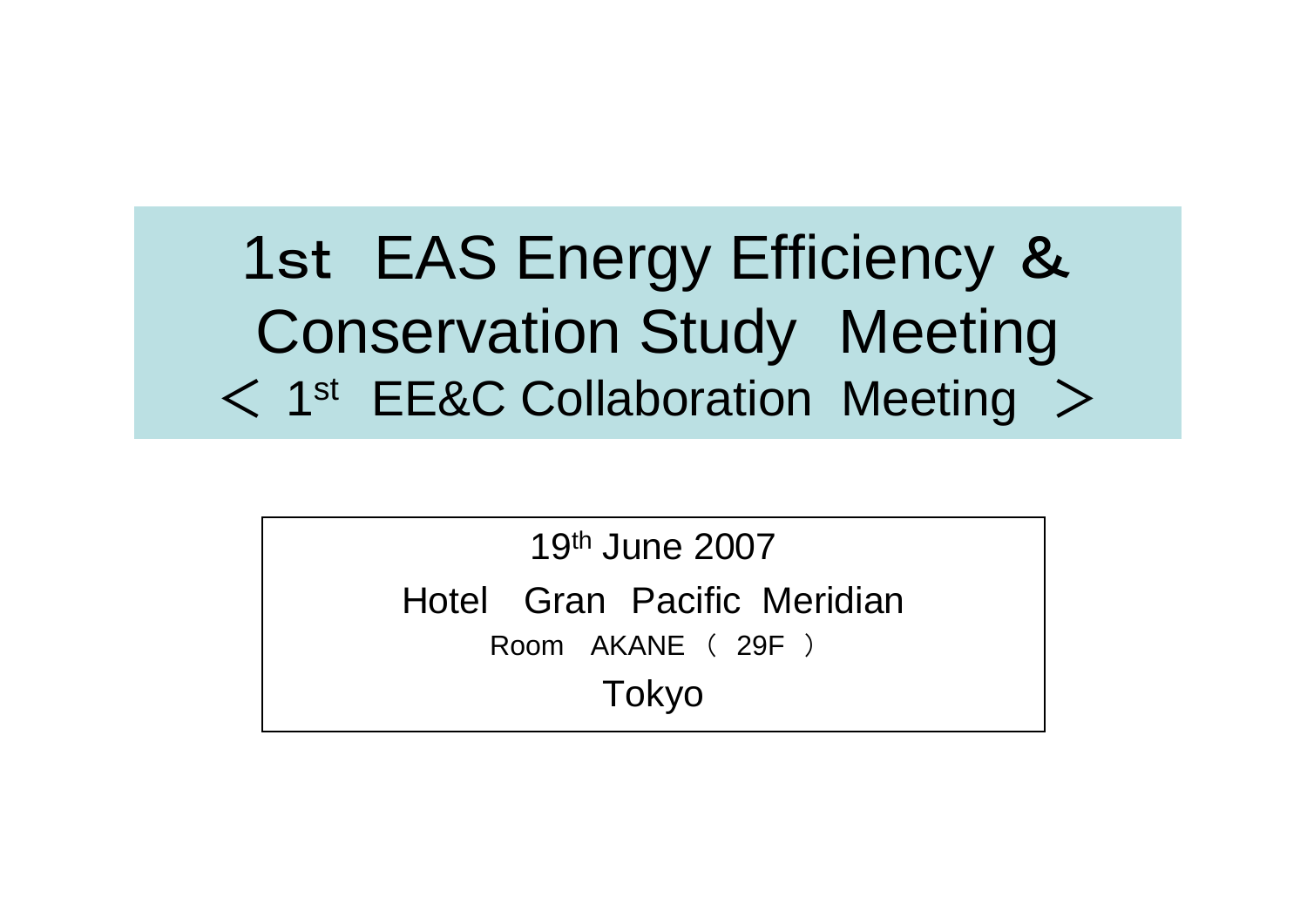## Agenda for EE&C Collaboration MTG on 19th June 2007

| <b>Time</b> | <b>Activities</b>                                                                                                                                                   | <b>Note</b>                                                                 |
|-------------|---------------------------------------------------------------------------------------------------------------------------------------------------------------------|-----------------------------------------------------------------------------|
| 14:00       | <b>Opening Remarks</b>                                                                                                                                              | Mr. A. Ishihara                                                             |
| 14:03       | Introduction                                                                                                                                                        | <b>By Chairman</b>                                                          |
| 14:13       | Energy Intensity in the industrial sub sector                                                                                                                       | Mr. t. Nuibe                                                                |
| 14:33       | <b>Presentation by Participants</b><br>1. Materials Energy Conservation Center, China                                                                               | ·Mr. Xu. Peixin                                                             |
|             | 2. Malaysia Energy Center (PTM)                                                                                                                                     | Dr. Anuar Abdul Rahman                                                      |
|             | 3. Energy Efficiency Practitioners Association of<br>the Philippines, Inc (ENPAP)                                                                                   | Dr. Alice B. Herrera                                                        |
|             | 4. National University of Singapore (NUS)<br>5. Energy Conservation Center of Thailand<br>(ECCT)<br>6. Energy Conservation center - Ho Chi<br>Minh(ECC-HCM) Vietnam | Dr. Chandra Sekhar<br>.Mr. Phongjaroon<br>Srisovanna<br>•Mr. Huynh Kim Tuoc |
| 15:27       | <b>Break</b>                                                                                                                                                        |                                                                             |
| 15:32       | <b>Discussion</b>                                                                                                                                                   | By Chairman                                                                 |
| 16:28       | <b>Closing Remarks</b>                                                                                                                                              | Mr. t. Nuibe                                                                |